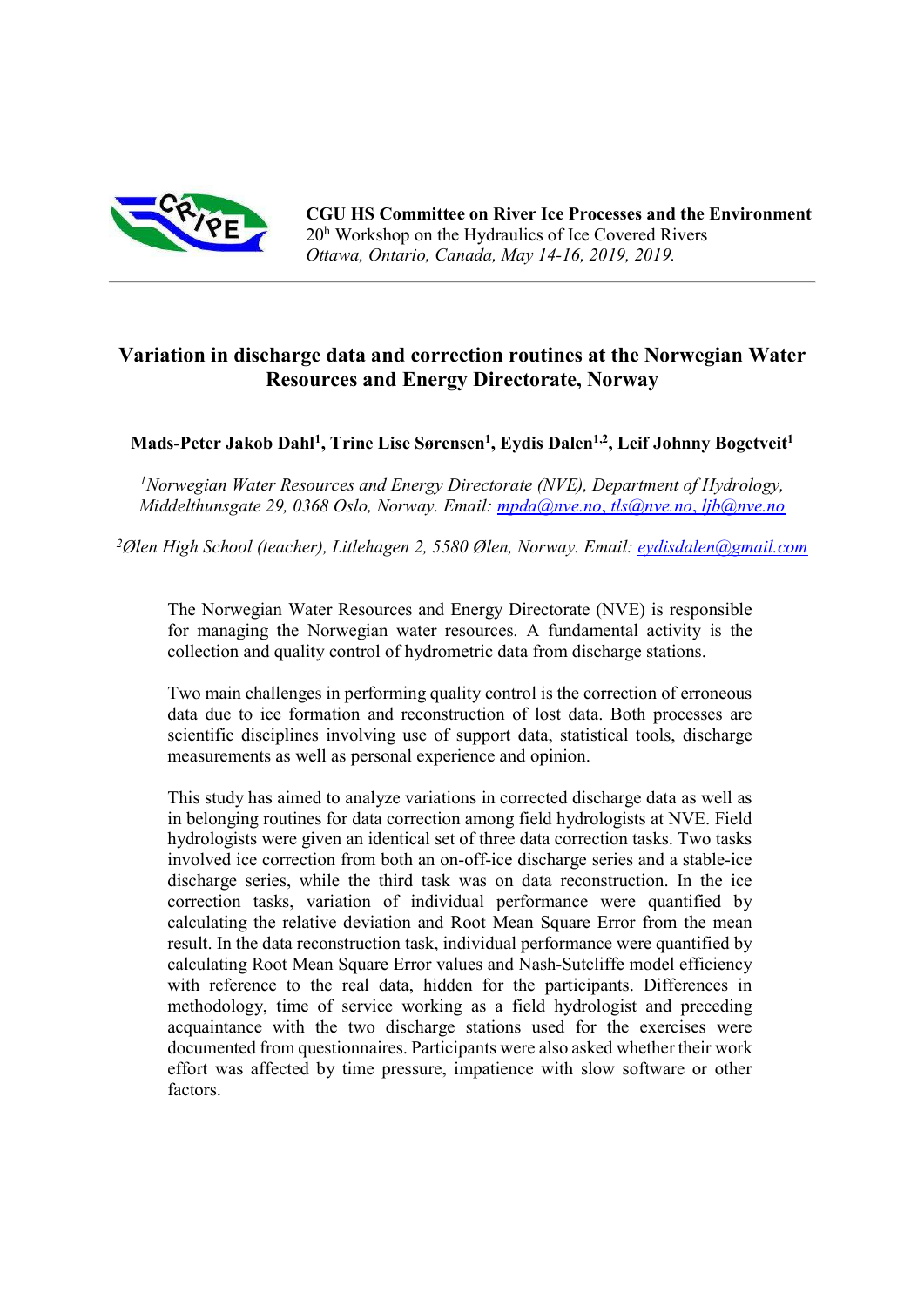When comparing mean daily runoff  $(m<sup>3</sup>/s)$  in the ice correction tasks, results from the on-off-ice discharge series varied 12%, while results from the stable-ice discharge series varied 156%. Participants using identical support data for the onoff-ice series ended up with unequal results. In data reconstruction, the best results produced by field hydrologists with the most experience had RMSE values of  $\leq 14$  m<sup>3</sup>/s and NSE values of 0.94. Poor performances had RMSE values of  $\geq$  $50 \text{ m}^3$ /s and NSE values of 0.14. When reconstructing data, most participants build their own discharge series through linear regression analysis, while only few used data from a hydrological model. Answers from questionnaires revealed that time pressure had a higher effect on the work effort in this study than in a normal work situation, where professional contentment defines when work is considered completed.

#### 1. Introduction

River discharge data is used for many purposes, including flood forecasting, runoff analysis, calculation of hydropower potentials, environmental concerns, and more. The output of analysis using hydrological data depends on the data input quality. Two large contributors determining data quality of discharge time series is the rating curve uncertainty and the uncertainty from data corrections. If instrumentational adjustments is disregarded from the category of data corrections, remaining alterations in discharge data can be divided into two main categories. One comes from the correction of backwater due to ice formation, while the other is due to reconstruction of missing data.

A wide variety of approaches for ice correction and reconstruction of missing discharge data are described in literature. For ice correction, many methods are qualitative, while a number of quantitative approaches have also been developed. Qualitative techniques are reviewed in Rosenberg and Pentland (1966); Rantz (1982); Melcher and Walker (1990); Pelletier (1990). These include 1) the effective gauge height-, backwater shift- and K-factor methods that rely on empirical relationships between ice-affected vs. measured stage or discharge values 2) the interpolated discharge-, adjusted discharge- and hydrographic/climatic comparison methods, which primarily depend on of discharge measurements and various support data 3) and recession estimates. The simplest quantitative methods for ice correction includes linear interpolation between discharge measurements, empirical relations between the open-water to ice-cover hydraulic mean depth (Melcher and Walker 1990) and relationships between stage, discharge and fall heights (Carey 1967). Other approaches involve linear regression (Fontaine 1983; Chokmani et al. 2008) in one case using specific conductance as input variable (Melcher and Walker 1990), and the establishment of winter rating curves (Melcher and Walker 1990; Pelletier 1990). Quantitative ice correction has also been tested by use of hydraulic approaches (Carey 1967; Hicks and Healy 2003), hydrological modelling (Hamilton et al. 2000) and several other modelling techniques (Holtschlag 1996; Holtschlag and Grewal 1998; Huttunen et al. 1997; Chokmani et al. 2008). For data reconstruction, the simplest, methods often used for short data gaps or periods with little discharge variation are manual infilling of values or interpolation between one or several data points (Rees 2008). Another group of approaches is flow comparison techniques, where discharge values for the target station are calculated using weighed/scaled values from donor station(s) (Hirsch 1979; Wallis et al. 1991) or by comparison of flow duration curves (Hughes and Smakhtin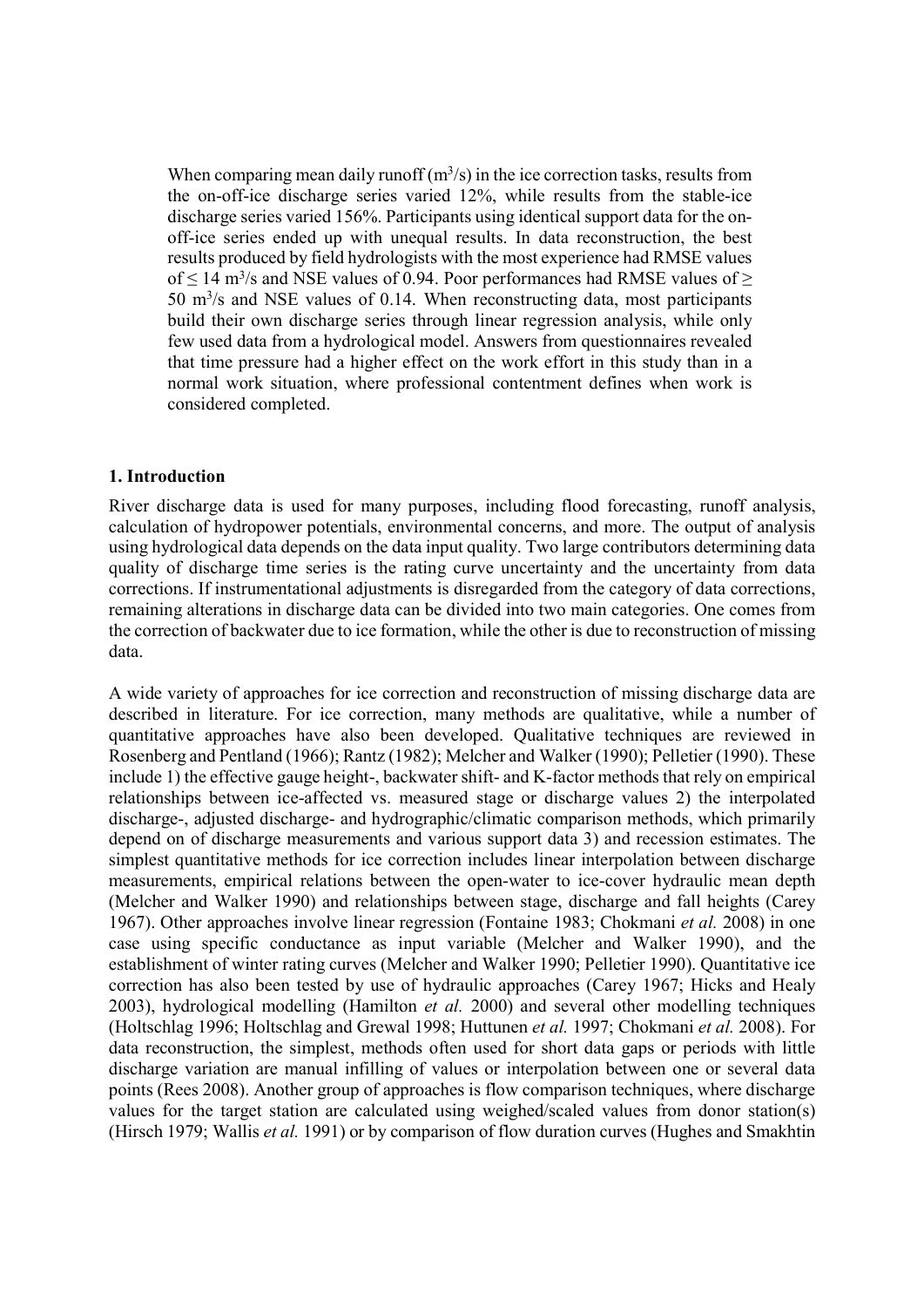1996; Harvey et al. 2012). Data can also be reconstructed by use of linear regression (Salas 1993; Harvey et al. 2012; Tencaliec et al. 2015; Kamwaga et al. 2018) or by hydrological modelling (Ilunga and Stephensen 2005; Zhang and Post 2018).

Having good tools at hand when performing ice correction and data reconstruction is essential. However, data output may also be highly affected by personal opinion and experience in choice of method as well as in interpretation of data during the correction process. Hence, consequences for further analysis may depend on which person performs the data correction.

In Norway, The Norwegian Water Resources and Energy Directorate (NVE) is responsible for collecting and correcting runoff data from discharge stations. Field hydrologists perform quality control on the incoming stage and discharge data. The task of correcting erroneous discharge data is highly subjective. As shown by Petterson (2004), individual results from 10 persons performing ice correction on three Norwegian discharge series at NVE varied 47% to 59% in daily runoff (m<sup>3</sup>/s) November-April, compared to the mean result of all participants. Other literature on individual differences in data correction is sparse. In an evaluation of numerous approaches for ice correction by Melcher and Walker (1990), three field hydrologists performed ice correction on three time series in Iowa, USA, using six different subjective approaches. Depending on method and time series, results between participants compared to a reference baseline time series varied from 7% to 76%, and in 10 of 18 cases more than 30%. Also, in Hamilton et al. (2000) three field hydrologists did ice correction on a data series from Yukon, Canada by use of discharge measurements and climatic comparison. Calculations of a mean absolute relative error index compared to reference data composed of other discharge measurements revealed individual differences from 1% to 10%, highest during fall and lower in the mid-winter and spring period.

The current study has aimed to further analyze variations in corrected discharge data and belonging methodologies for data correction at NVE. Data for the analysis has been collected through two ice correction tasks and one data reconstruction exercise performed by all hydrologists. Variation of individual performance has been quantified by calculating differences in average daily runoff  $(m<sup>3</sup>/s)$ , and by use of Root Mean Square Error (RMSE) and Nash-Sutcliffe model efficiency (NSE) statistics. Methodological differences as well as individual time of service working as a field hydrologist and preceding acquaintance with the two discharge stations used for the exercises has been documented through questionnaires. Finally, field hydrologists has been asked whether the work effort in the exercises has been affected by time pressure, impatience with slow software or other factors.

# 2. Physical Setting

Norway covers an area of  $\sim$  324,000 km<sup>2</sup> and reaches from latitude 58°N to 71°N. Because of the latitudinal distance and varied topography, the Norwegian climate displays large variations. Along the Atlantic coast, the North Atlantic Current influences the climate whereas the inland areas experiences a more continental climate. Based on the Köppen-Geiger classification scheme, the Norwegian climate can largely be classified in three types: warm temperate fully humid climate, snow fully humid climate and polar tundra climate (Kottek et al. 2006). The largest annual precipitation values are found near the coast of Western Norway with up to 3575 mm/year. In contrary, the driest areas receiving <500 mm/year are found in parts of Eastern Norway and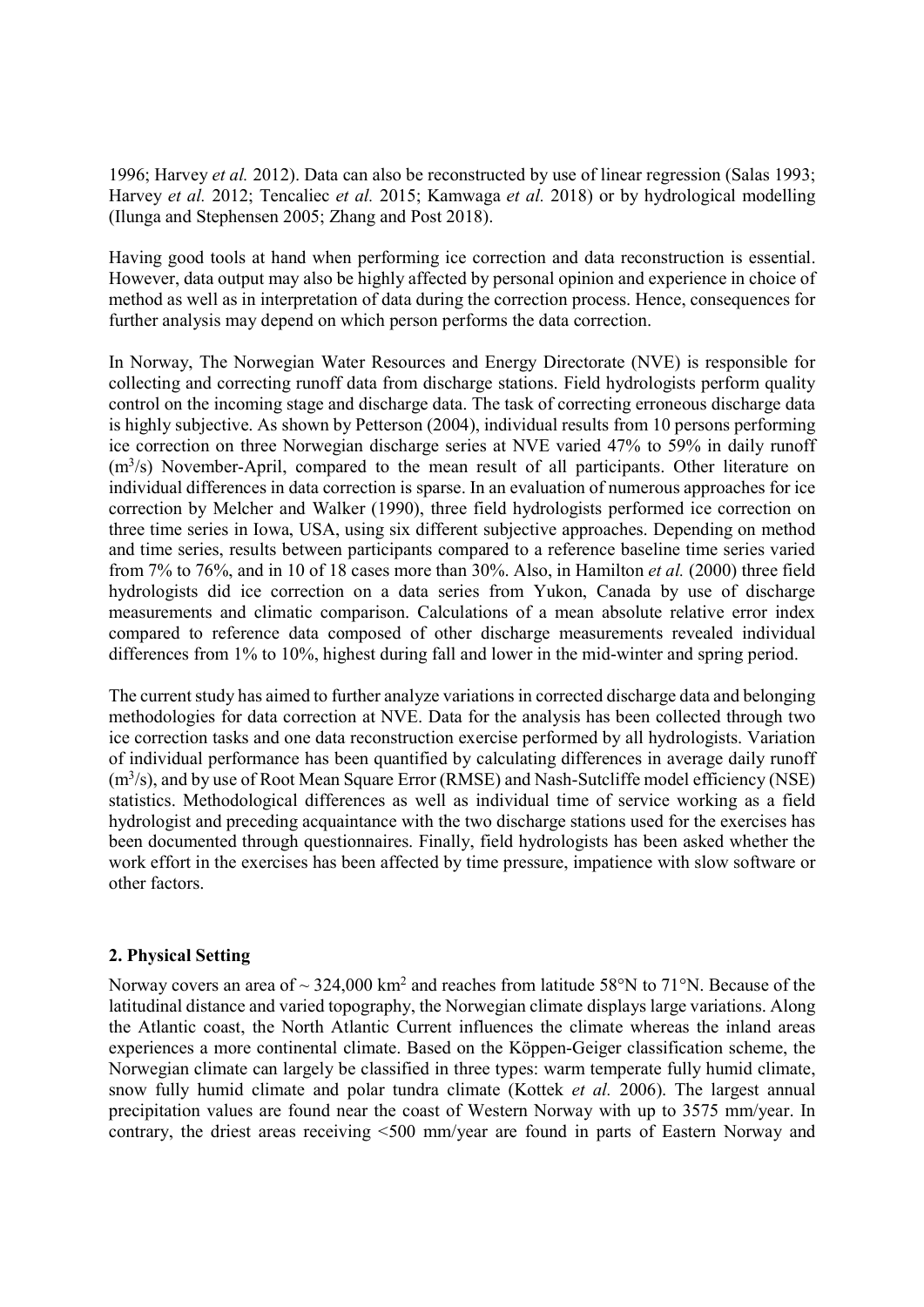Finnmark (Førland 1993). Following the classification of hydrological regions by Gottschalk et al. (1979), runoff of Norwegian rivers can be divided into several flow regimes. Inner and Northern parts of Norway exhibits long lasting low flows in winter and highest peak floods in spring / early summer due to snowmelt. Fjord areas along the west coast and inner areas of Eastern Norway also have low flows in winter, however peak floods are both caused by snowmelt as well as rain events, typically during autumn. Areas closer to the sea can be divided into several transition regimes, while outermost coastal regions, except from areas north of Lofoten, are dominated by summer low flows and highest peak floods in autumn / early winter caused by rain (Gottschalk *et al.* 1979).

# 3. Data Correction Routines at NVE

At NVE, a group of 20-25 field hydrologists review and correct incoming stage and discharge data from ~570 discharge stations around the country. Data correction procedures are divided in two categories. 1) Non-subjective corrections with the purpose to provide correct (but not necessarily complete) stage data. Adjustments belonging in this category are typically related to instrumentational problems, such as gauge corrections, adjustment for sensor drifting or removal of false spikes in data. 2) Corrections with the purpose to provide complete discharge data. This latter group of corrections can be divided into two main categories. One includes the correction of backwater due to ice formation, while the other is due to reconstruction of missing data.

In contrast to many other agencies using commercially available software for data computation, at NVE all computer programs for visualization and analysis of discharge data are in-house products. A variety of tools and data are available, including geospatial catchment statistics, infilling-, interpolation- and scaling of target vs. donor discharge time series, support data on precipitation, air- and water temperature, as well as data from winter discharge measurements and manual gauge readings. Discharge series for data reconstruction can be generated through simple or multiple linear regression or, by use of hydrologically modelled data. The main hydrological model used at NVE for computing discharge is the semi-distributed conceptual HBV-model, described by Bergström (1992); Sælthun (1996); Lindström et al. (1997); Ruan and Langsholt (2017).

# 4. Materials and Methods

# 4.1. Discharge Series for Analysis

Field hydrologists were given an identical set of discharge series for each of the three data correction exercises, hereafter termed E1, E2 and E3. Data was taken from the two discharge stations Kinne and Svartfossberget. Data from Kinne was applied for the exercise E1 dealing with ice correction through the winter period 2010 – 2011 (Table 1). The station is located in Western Norway (Figure 1). Winter runoff is dominated by low flows, interrupted by short increases in discharge due to temporary warmer weather. The control at the station consists of a natural cross section of 30-35 meters width (Figure 1; Table 2). Backwater in winter at Kinne is typically caused by active frazil and anchor ice, following the river ice classification model of Turcotte and Morse (2013). Data for the ice correction exercise (E2) and for data reconstruction (E3) was taken from the discharge station Svartfossberget (Table 1). The station is located inland in Northern Norway (Figure 1) in an area with stabile cold winters. Thus, winter runoff is low from November to April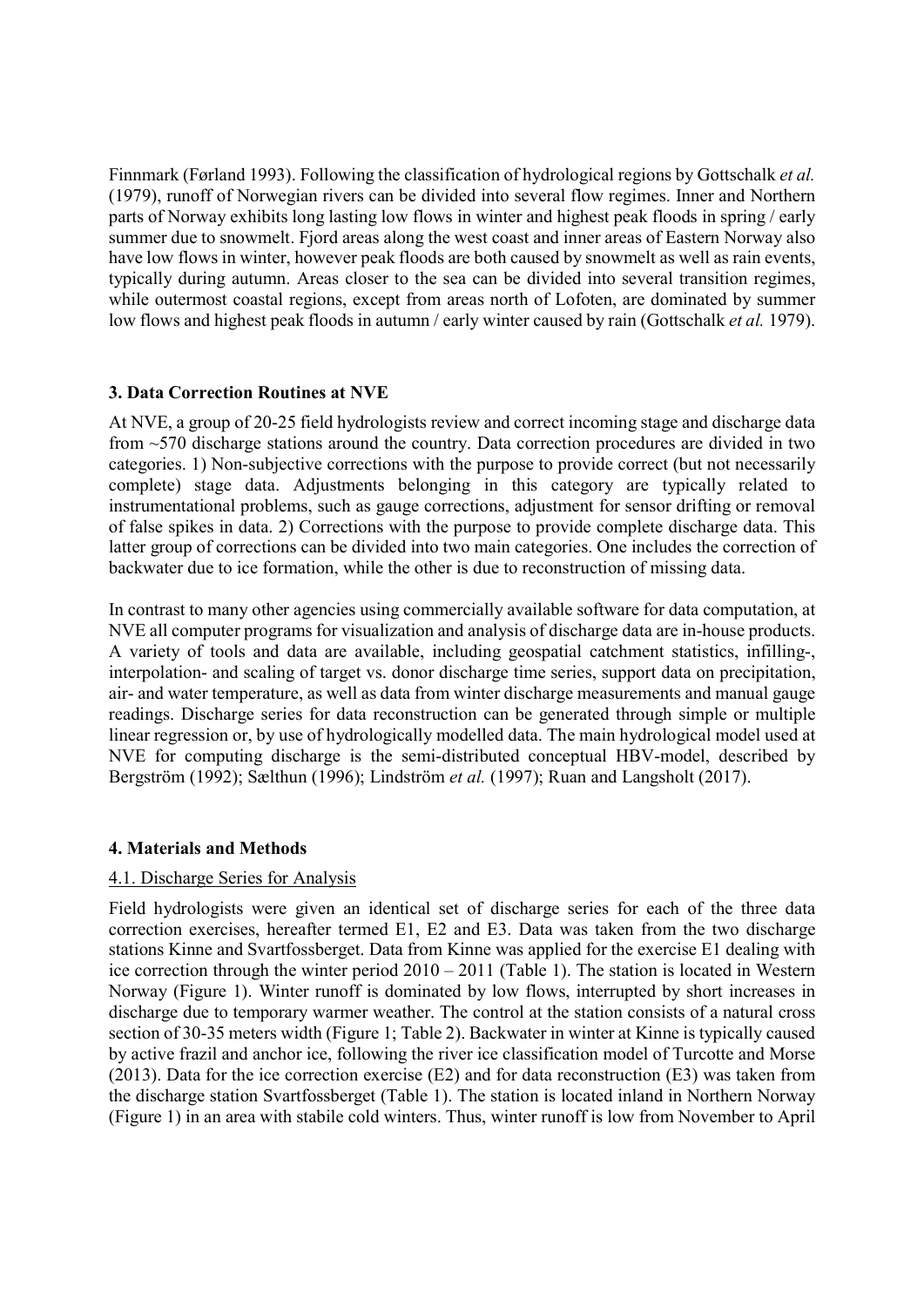followed by the highest annual peak floods occurring in spring / early summer, due to snowmelt (Table 2). The control at Svartfossberget consists of a natural reach with a width of 35-40 meters (Figure 1). Backwater in winter is believed to be due to both frazil ice, anchor ice and the observed surface ice cover. However, it is unknown whether the surface ice exhibits confining or only floating behavior, referring to the surface ice definitions of Turcotte and Morse (2013).



Figure 1. The discharge stations Svartfossberget and Kinne. Red arrows in pictures indicate flow directions.

| Twore it Dibental Countering and thire periods about in extensions ET, Extra ED. |                   |                         |                                                     |  |  |  |
|----------------------------------------------------------------------------------|-------------------|-------------------------|-----------------------------------------------------|--|--|--|
|                                                                                  | Discharge station | Type of data correction | Time period                                         |  |  |  |
| Exercise $1$ (E1)                                                                | Kinne             | Ice correction          | Winter $2010 - 2011$                                |  |  |  |
| Exercise $2(E2)$                                                                 | Svartfossberget   | Ice correction          | Winter $2005 - 2006$                                |  |  |  |
| Exercise $3(E3)$                                                                 | Svartfossberget   |                         | Data reconstruction May $15th$ – August $31st$ 2006 |  |  |  |

Table 1. Discharge stations and time periods used in exercises E1, E2 and E3.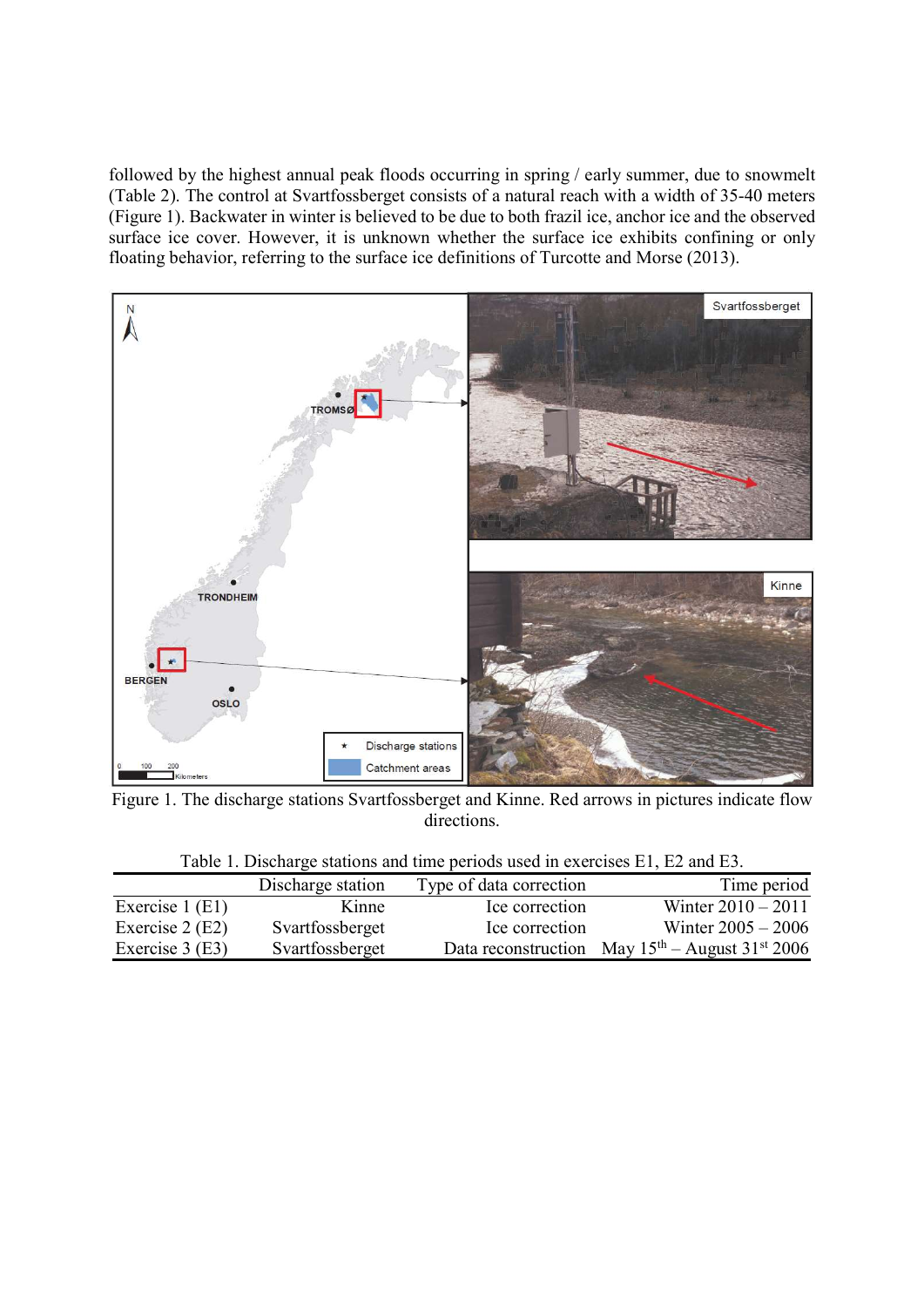|                                   | Kinne                                                   | Svartfossberget       |
|-----------------------------------|---------------------------------------------------------|-----------------------|
| Catchment area                    | $511 \text{ km}^2$                                      | 1932 $km^2$           |
| Height above sea level            | 80 <sub>m</sub>                                         | 88 <sub>m</sub>       |
| Flow pattern, winter              | Varying, mostly low flow                                | Low flow, Nov-May     |
| Flow pattern, highest peak floods | Varying, spring-autumn                                  | Spring / early summer |
| Control characteristics / width   | Natural cross section / 30-35 m Natural reach / 35-40 m |                       |

Table 2. Basic characteristics for the discharge stations Kinne and Svartfossberget.

### 4.2. Support Data

Available support data from Kinne and Svartfossberget is shown in Table 3. For ice correction in E1, data on air temperature as well as a manual gauge reading was available from the station, while precipitation records had to be collected from either meteorological or other discharge stations. For ice correction in E2, data on air- and water temperature, a winter discharge measurement and HBV modelled discharge data was available from Svartfossberget, while precipitation records had to be collected from other stations. For data reconstruction in E3, a discharge measurement as well as manual gauge readings existed for the station, as well as HBV modelled discharge data. For all three exercises, observed stage and discharge time series was available from other donor stations.

Table 3. Available support data at Kinne and Svartfossberget.

|                                             | Air   |       | Water Precipitation | Discharge    | Manual gauge | <b>HBV</b> |  |
|---------------------------------------------|-------|-------|---------------------|--------------|--------------|------------|--|
|                                             | temp. | temp. |                     | measurements | readings     | model Q    |  |
| Kinne                                       | Yes   | Nο    | No                  | No           | No           | No         |  |
| Svartfossberget                             | Yes   | Yes   | No                  | $Yes^*$      | Yes**        | Yes        |  |
| $*$ For use in F2 and F3 $**$ For use in F3 |       |       |                     |              |              |            |  |

For use in E2 and E3. \*\* For use in E3.

# 4.3. Statistical Analysis

An average daily discharge value ( $\text{m}^3$ /s) through the winter period November 1<sup>st</sup> – April 30<sup>th</sup> was calculated for each participant in the ice correction exercises E1 and E2, as well as an overall average daily discharge for all participants together. Variation in results was then quantified by 1) calculating individual percentage deviation from the overall average daily discharge and 2) calculating RMSE values for each ice corrected time series (Equation 1), using the overall average daily discharge as reference:

$$
RMSE = \sqrt{\frac{1}{n} \sum_{i=1}^{n} (X_i - \bar{X})^2}
$$
 [1]

with X representing the estimated discharge and  $\bar{X}$  representing the overall average discharge at day *i* of *n* days.

Variation in results from the reconstruction exercise E3 was quantified by calculating RMSE values (Equation 2) and NSE values (Equation 3) for each time series (Nash and Sutcliffe 1970), using the actual daily discharge as reference.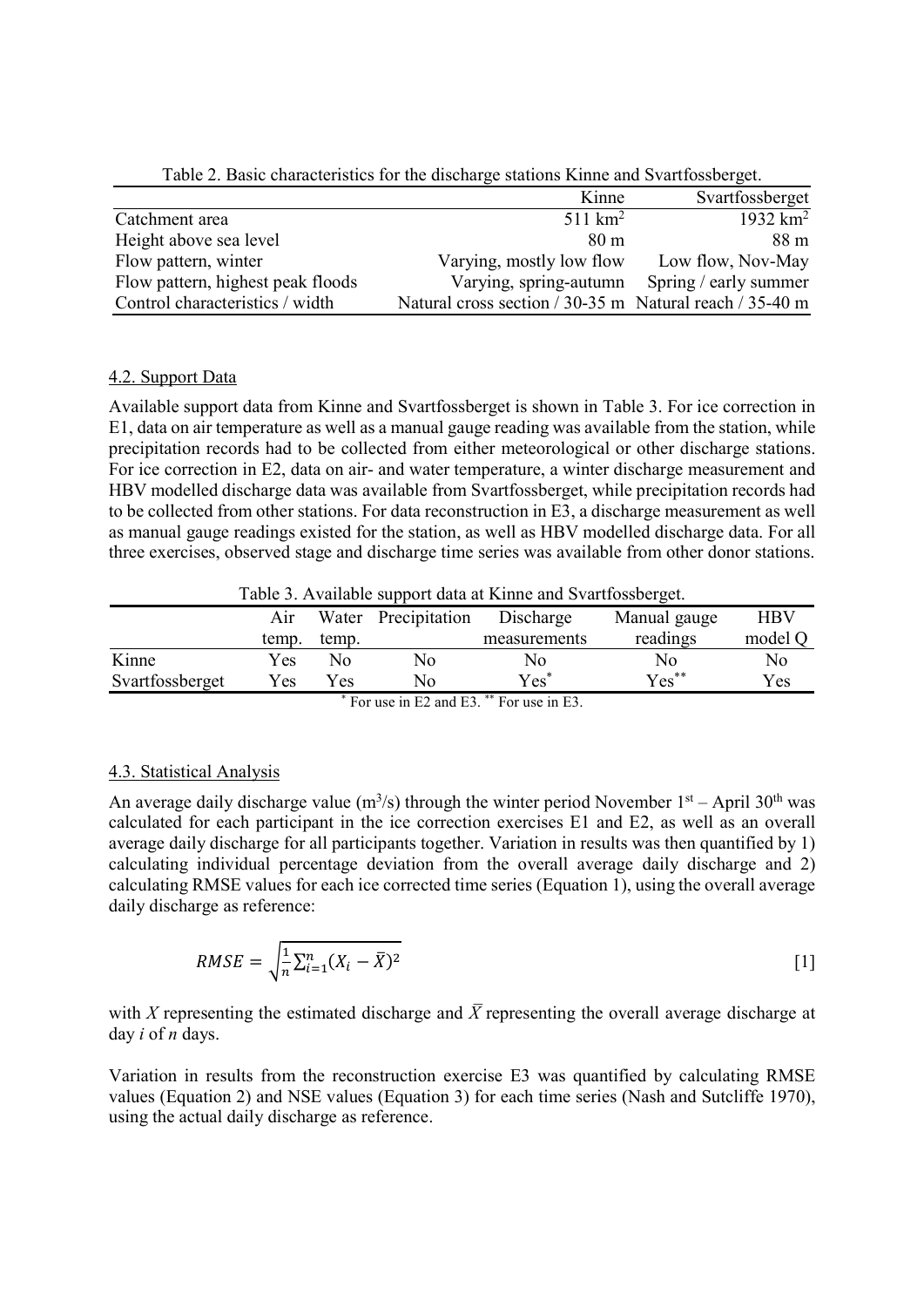$$
RMSE = \sqrt{\frac{1}{n} \sum_{i=1}^{n} (X_i - Y_i)^2}
$$
 [2]

$$
NSE = 1 - \frac{\sum_{i=1}^{n} (Y_i - X_i)^2}{\sum_{i=1}^{n} (Y_i - \bar{Y})^2}
$$
 [3]

with Y representing actual discharge at day i of n days and  $\bar{Y}$  representing the average actual daily discharge.

#### 4.4. Questionnaires

All participating field hydrologists were equipped with questionnaires in order to provide information on how the three exercises were carried out. Demanded information included use of support data and methodology as well as time of service working as a field hydrologist and preceding acquaintance with the two discharge stations used for the exercises. To evaluate the representativeness of the results, participants were asked to rank from 1 (least important) to 4 (most important) which of the factors A) professional contentment, B) time pressure, C) conscience, D) impatience with slow software or other factors determined their work effort in the exercises as well as in ordinary data correction work. An overall importance of each factor A-D was calculated as:

*Importance of factor* 
$$
A = \frac{\sum_{i=1}^{n} RA_i}{n}
$$
 [4]

with R as the rank number  $1-4$  of factors  $A-D$  for participants i to n.

#### 5. Results

#### 5.1. Ice Correction Exercises E1 and E2

Seventeen participants of which only one had previous experience with data correction on data from Kinne carried out exercise E1. Of the 16 persons completing exercise E2, three had previous experience with data correction on data from Svartfossberget.

Discharge series from E1 is shown in Figure 2. Typically for Kinne, winter runoff is dominated by low flows, interrupted by short increases in runoff due to temporary warmer weather. Consequently, some stage rises are due to ice formation, while others represent genuine increases in discharge. As seen in Figure 2, all participants interpreted the stage rises at November  $27<sup>th</sup>$ , January 28<sup>th</sup>, February 14<sup>th</sup> and February 21<sup>st</sup> to be caused by ice, while there was disagreement in results at the events of January  $18<sup>th</sup>$ , February  $27<sup>th</sup>$  and March  $22<sup>nd</sup>$ . One of the 17 participants performed ice correction by use of linear regression, while the rest did hydrographic/climatic comparison by use of stage/discharge, air temperature and precipitation data. Seven of the persons carrying out ice corrections through hydrographic/climatic comparison applied identical support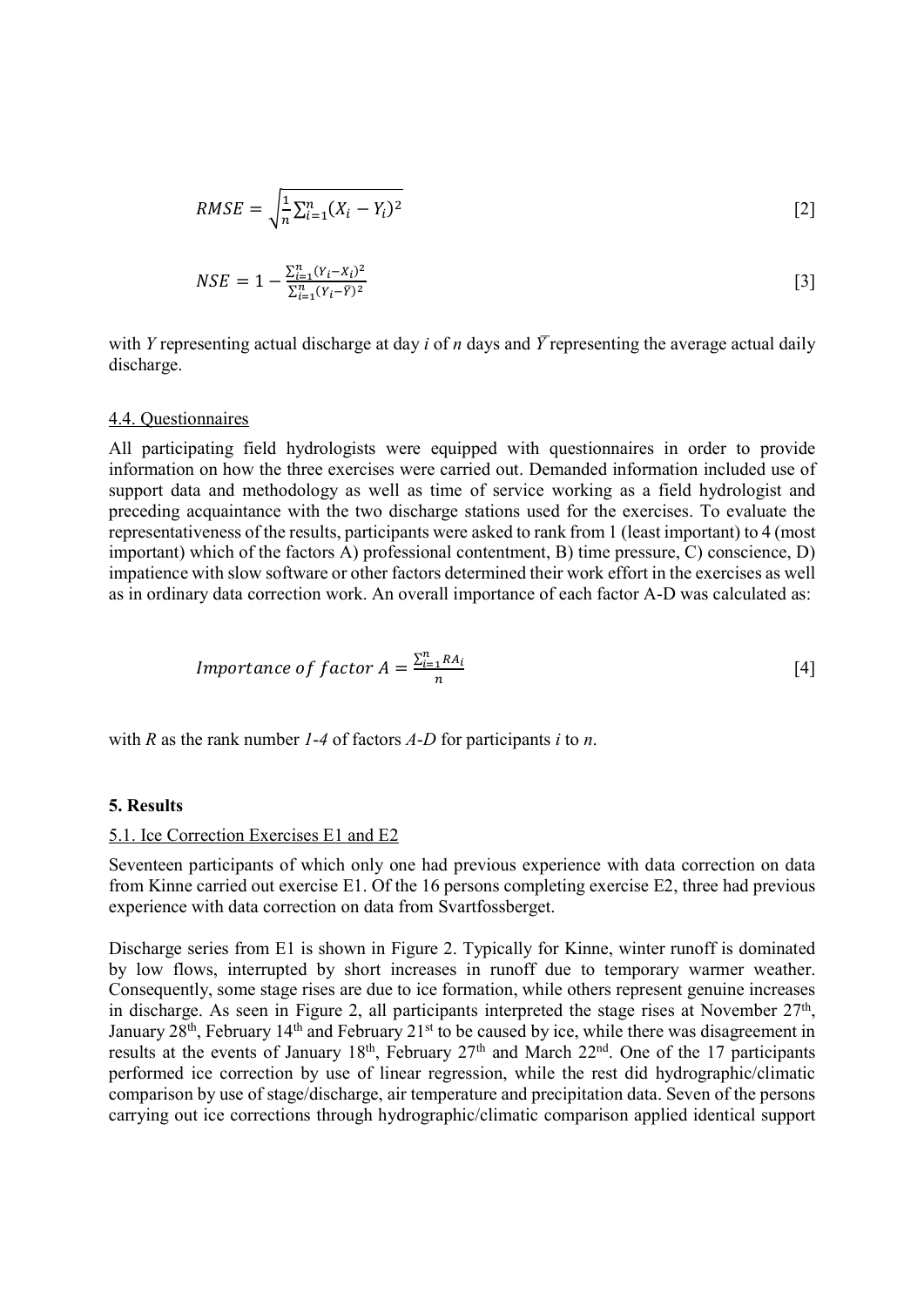data (stage/discharge data: Bulken, Myrkdalsvatn; air temperature: Kinne; precipitation: Vossevangen) for the analysis. Nevertheless, none of these, or any of the other time series gave identical results (Figure 2).



Figure 2. Discharge time series from E1 through the winter period 2010 – 2011. Green time series represent ice corrections by use of identical support data, including stage/discharge data: Bulken, Myrkdalsvatn. Air temperature: Kinne. Precipitation: Vossevangen. The figure has been divided in two due to scaling purposes.

Discharge series from E2 is shown in Figure 3. Characteristically for Svartfossberget, winter runoff is low from November to April. Of the 16 participants, 10 performed ice correction by hydrographic/climatic comparison by use of stage/discharge, air temperature and precipitation data (in this case the term hydrographic/climatic comparison also includes the interpolated- and adjusted discharge approaches cf. methods for qualitative ice correction described in the Introduction). Five persons employed linear regression, in some cases combined with manual adjustments from other support data, while one person completed the exercise using only HBVmodel data. Only nine of the 16 participants adjusted their data to the discharge measurement on February 23rd (Figure 3), and only one person used water temperature as support data. Time series from linear regression analysis showed rather low discharge values compared to the result produced from the HBV-model and to three of the time series produced only through hydrographic/climatic comparison. None of the time series gave identical results (Figure 3).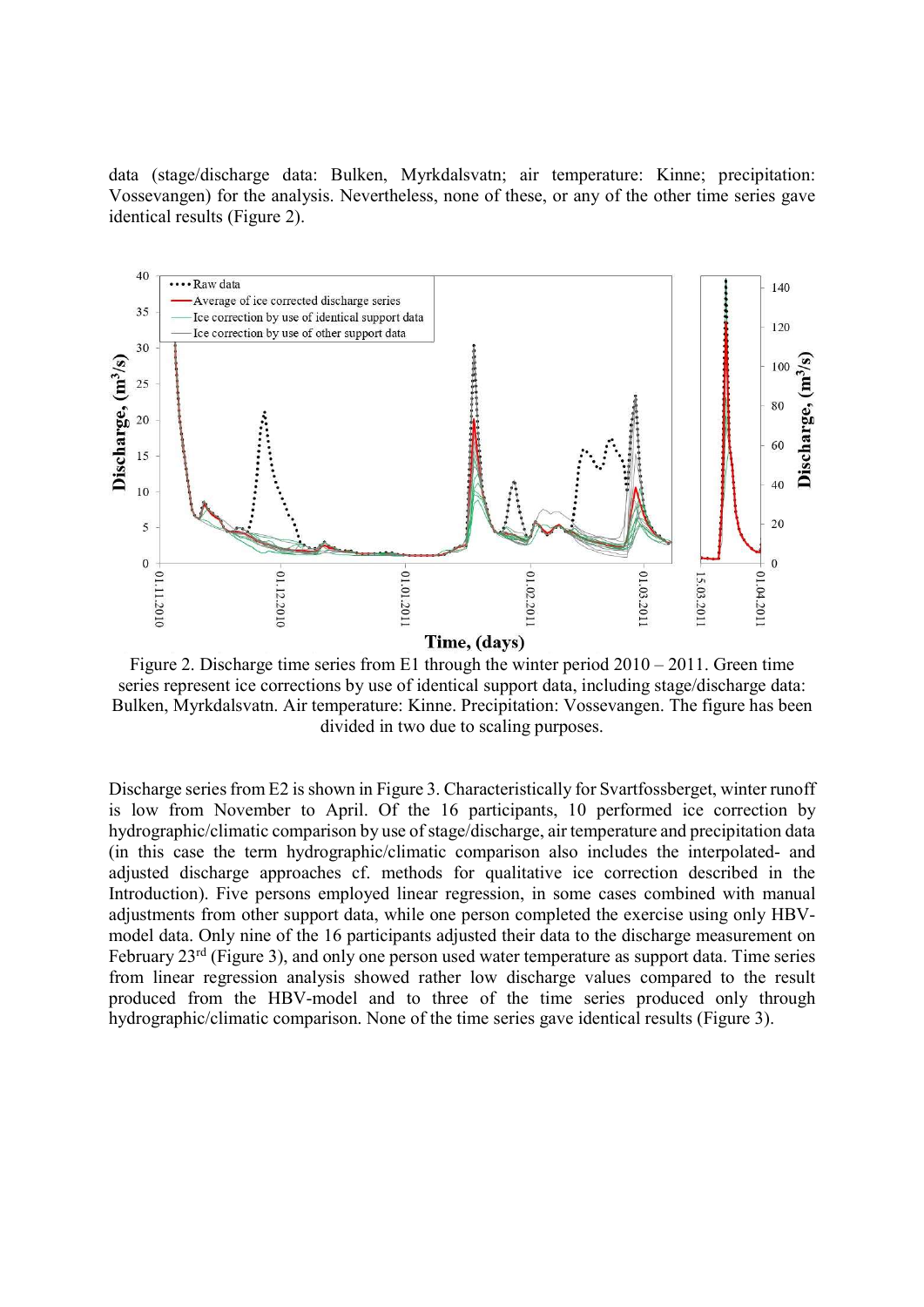

Figure 3. Discharge time series from E2 through the winter period 2005 – 2006.

When comparing variations in the results of both exercises, mean daily discharge from the on-office discharge station in E1 varied 12%, while results from the stable-ice discharge station in E2 varied 156%, compared to the overall average daily Q (Table 4). Higher Coefficients of Variation in discharge as well as in RMSE values (Table 4), confirm the pattern of larger variation in E2.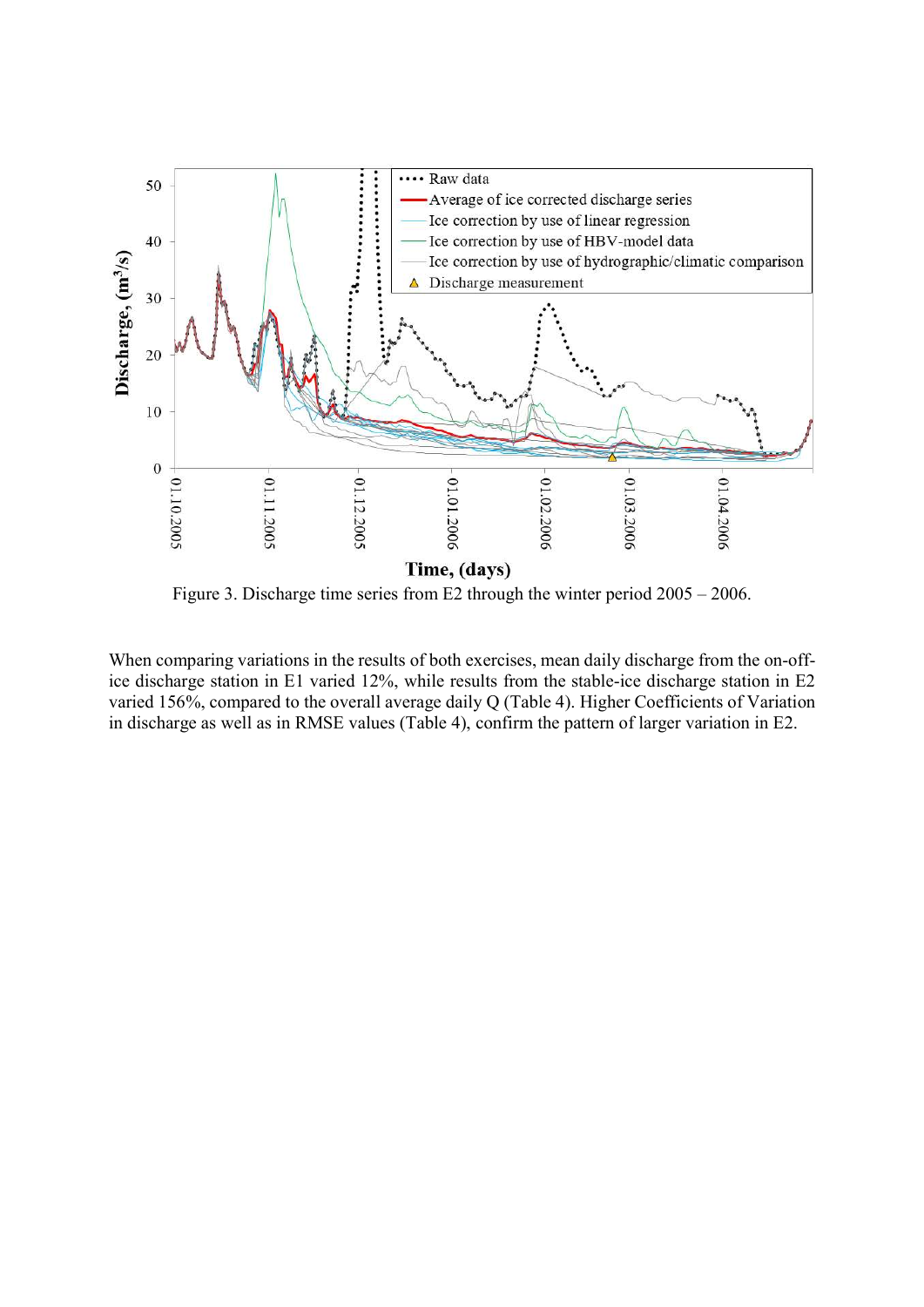|                | Average daily Q $(m^3/s)$ |                 | % deviation from        |                 | RMSE $(m^3/s)$ with reference to |                 |
|----------------|---------------------------|-----------------|-------------------------|-----------------|----------------------------------|-----------------|
|                | November – April          |                 | overall average daily Q |                 | overall average daily Q          |                 |
|                | Kinne                     | Svartfossberget | <b>Kinne</b>            | Svartfossberget | Kinne                            | Svartfossberget |
| Participants   |                           |                 |                         |                 |                                  |                 |
| $\mathbf{1}$   | 15.9                      | 5.1             | 6.4                     | $-21.5$         | 2.4                              | $2.0\,$         |
| $\frac{2}{3}$  | 15.8                      | 8.3             | 5.3                     | 28.3            | 2.6                              | 3.7             |
|                | 14.4                      | 4.0             | $-3.8$                  | $-38.1$         | 3.7                              | 3.1             |
| 4              | 15.3                      | 13.9            | 2.0                     | 115.3           | 2.0                              | 8.8             |
| 5              | 15.3                      | 5.3             | 2.0                     | $-17.6$         | 2.2                              | 1.8             |
| 6              | 14.8                      | 10.2            | $-0.9$                  | 58.9            | 2.1                              | 6.6             |
| 7              | 14.4                      | 5.5             | $-3.2$                  | $-14.5$         | 4.1                              | 1.5             |
| 8              | 14.7                      | 7.6             | $-1.8$                  | 18.2            | 1.8                              | 2.0             |
| 9              | 14.1                      | 5.9             | $-5.4$                  | $-9.2$          | 5.8                              | 1.3             |
| 10             | 15.5                      | 4.6             | 3.6                     | $-28.6$         | 2.3                              | 2.3             |
| 11             | 14.6                      | 6.2             | $-2.2$                  | $-3.8$          | 3.0                              | 0.9             |
| 12             | 14.9                      | 3.8             | $-0.3$                  | $-40.6$         | 1.9                              | 3.1             |
| 13             | 14.9                      | 6.0             | $-0.7$                  | $-6.9$          | 1.8                              | 1.0             |
| 14             | 15.1                      | 5.8             | 1.4                     | $-9.9$          | 2.0                              | 1.2             |
| 15             | 14.8                      | 5.8             | $-1.3$                  | $-9.7$          | 1.3                              | 1.4             |
| 16             | 14.8                      | 5.1             | $-0.9$                  | $-20.3$         | 2.0                              | 1.8             |
| 17             | 14.9                      |                 | $-0.1$                  |                 | 2.0                              |                 |
| Mean $(m^3/s)$ | 15.0                      | 6.5             |                         |                 | 2.5                              | 2.6             |
| CV             | 0.03                      | 0.40            |                         |                 | 0.43                             | 0.82            |

Table 4. Numerical results of exercises E1 and E2.

#### 5.2. Data Reconstruction Exercise E3

Of the 17 field hydrologists completing the data reconstruction exercise, three had previous experience with data correction from Svartfossberget. Twelve participants performed data reconstruction by use of linear regression, using data from either one or multiple donor discharge stations. Four persons employed HBV-model data, while one field hydrologist completed the task by manual infilling of data from a donor discharge station (Figure 4; Table 5). Nine of the participants using regression analysis also performed manual adjustments. Manual adjustments were either carried out to fit with the discharge measurement on June 21<sup>st</sup>, to fit with the manual gauge readings on July 27<sup>th</sup> and August 15<sup>th</sup>, or as other adjustments. Persons with long time of service produce the most accurate results in terms of RMSE and NSE values (Table 5), and participants with earlier data correction experience from Svartfossberget produced two of the three most accurate time series. Time series produced from HBV-model data were the least accurate and highly overestimated the discharge values for most of the time period (Figure 4; Table 5). However, four participants stated that their effort in the exercise might not be representative for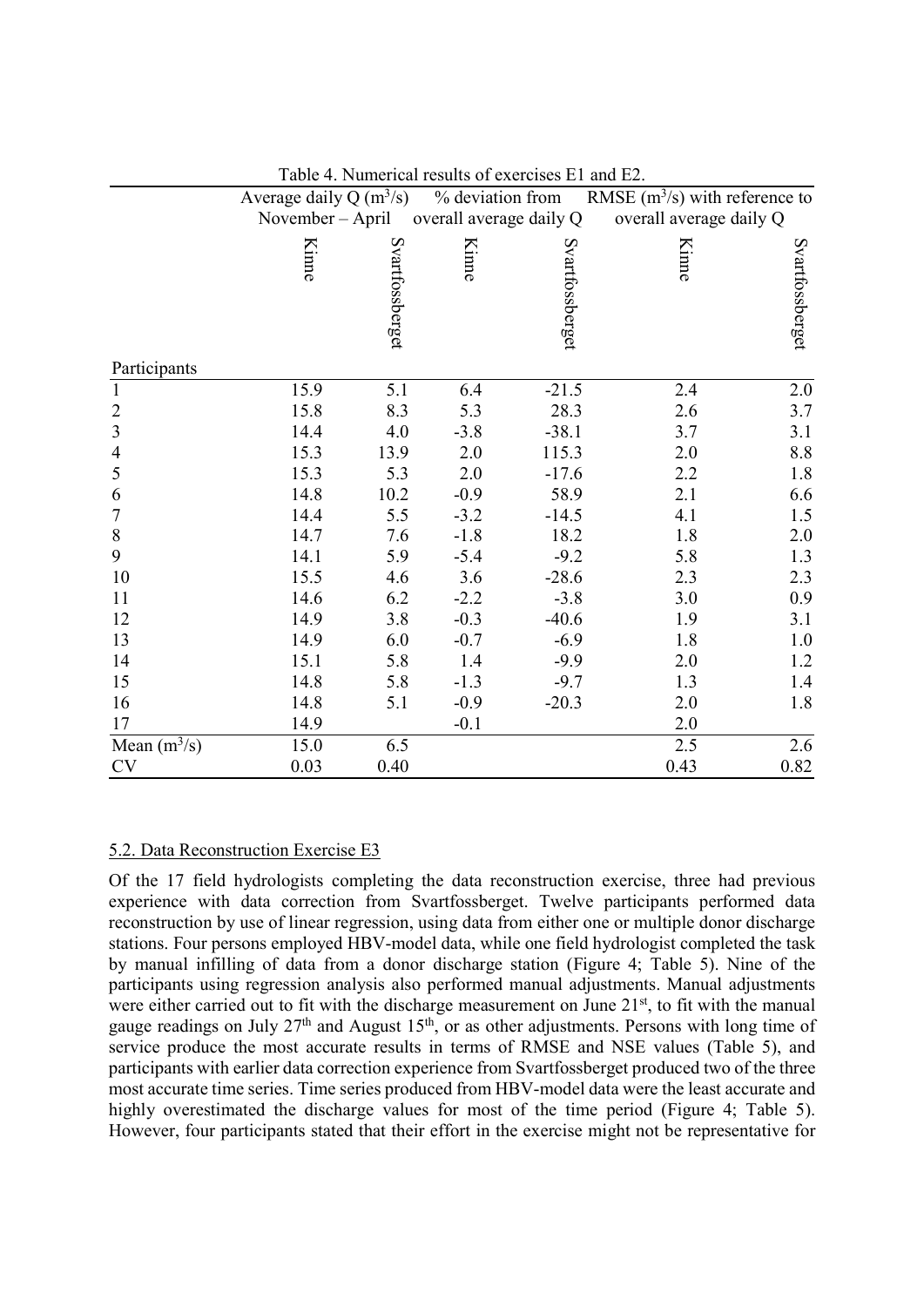ordinary data correction work. Therefore, results of E3 have to be interpreted with some degree of reservation.



Figure 4. Discharge time series from E3 through the period May  $15<sup>th</sup> -$  August  $31<sup>st</sup>$  2006.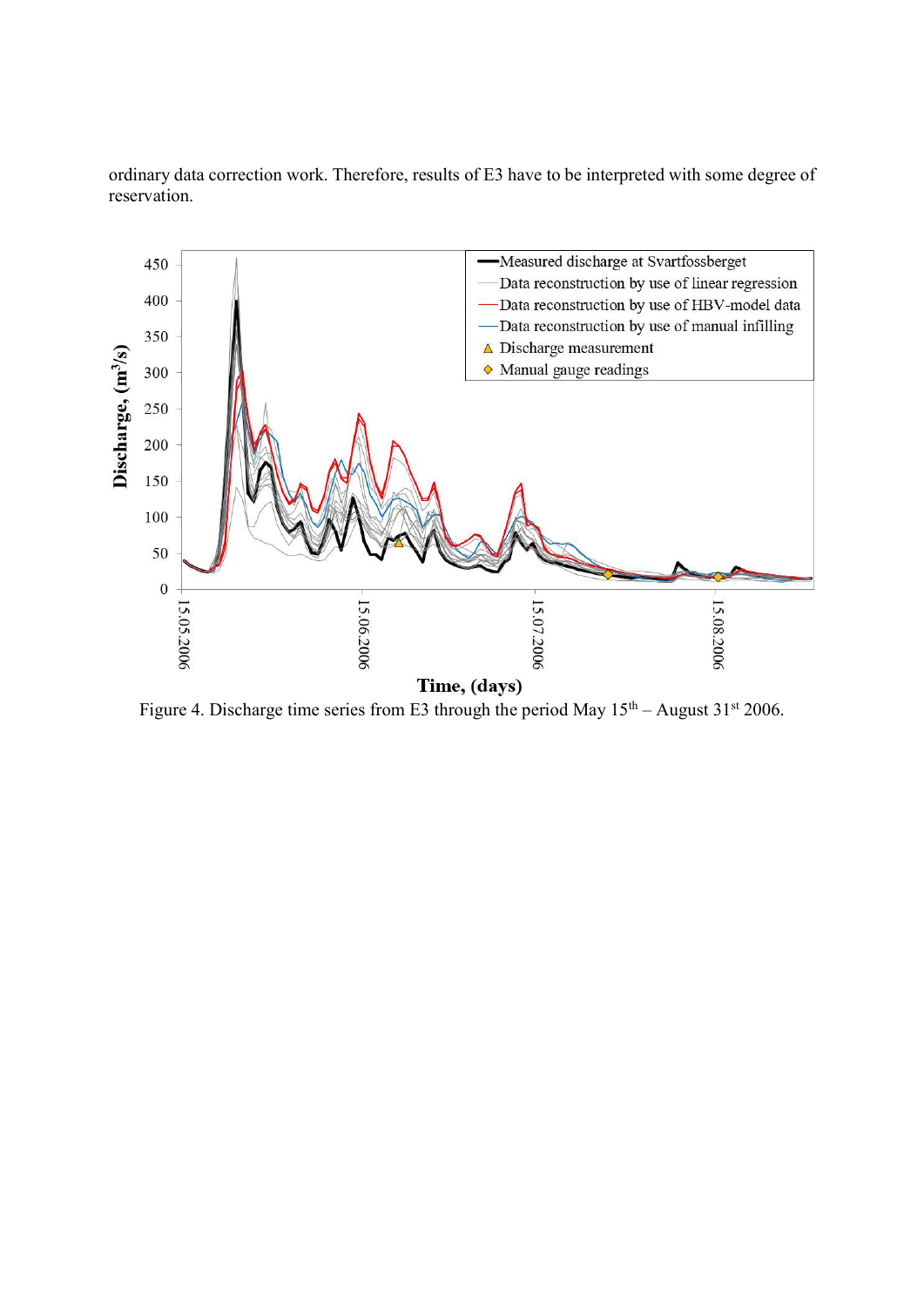| their effort in the exercise might not be representative for ordinary data correction work. |                                                |                  |                      |                          |            |  |  |  |
|---------------------------------------------------------------------------------------------|------------------------------------------------|------------------|----------------------|--------------------------|------------|--|--|--|
| Time of service<br>(years)                                                                  | Previous data correction<br>on Svartfossberget | Method           | Manual<br>adjustment | <b>RMSE</b><br>$(m^3/s)$ | <b>NSE</b> |  |  |  |
| 26                                                                                          | Yes                                            | Regression, S    | A, C                 | 13.65                    | 0.94       |  |  |  |
| 35                                                                                          | N <sub>o</sub>                                 | Regression, S    |                      | 14.07                    | 0.94       |  |  |  |
| 19                                                                                          | Yes                                            | Regression, M    | $\mathcal{C}$        | 14.47                    | 0.93       |  |  |  |
| $\overline{4}$                                                                              | No                                             | Regression, M    | A, C                 | 17.93                    | 0.89       |  |  |  |
| 5                                                                                           | No                                             | Regression, S    | $\mathcal{C}$        | 18.20                    | 0.89       |  |  |  |
| 6                                                                                           | No                                             | Regression, M    | $\mathcal{C}$        | 19.96                    | 0.87       |  |  |  |
| $\overline{4}$                                                                              | No                                             | Regression, S    | $\mathcal{C}$        | 25.62                    | 0.78       |  |  |  |
| $\overline{4}$                                                                              | N <sub>o</sub>                                 | Regression, S    | A, B                 | 29.27                    | 0.72       |  |  |  |
| (6)                                                                                         | (No)                                           | (Regression, M)  |                      | (29.82)                  | (0.71)     |  |  |  |
| 5                                                                                           | N <sub>o</sub>                                 | Regression, M    |                      | 31.48                    | 0.68       |  |  |  |
| 5                                                                                           | No                                             | Manual infilling | A, C                 | 38.85                    | 0.50       |  |  |  |
| $\mathbf{2}$                                                                                | N <sub>o</sub>                                 | Regression, S    | $\mathbf{A}$         | 41.27                    | 0.44       |  |  |  |
| (3)                                                                                         | (Yes)                                          | (Regression, M)  |                      | (42.71)                  | (0.40)     |  |  |  |
| (15)                                                                                        | (No)                                           | (HBV-model)      |                      | (50.91)                  | (0.15)     |  |  |  |
| $\overline{3}$                                                                              | N <sub>o</sub>                                 | HBV-model        |                      | 51.12                    | 0.14       |  |  |  |
| (4)                                                                                         | (No)                                           | (HBV-model)      |                      | (51.16)                  | (0.14)     |  |  |  |
| $\overline{2}$                                                                              | No                                             | HBV-model        |                      | 51.16                    | 0.14       |  |  |  |
|                                                                                             |                                                |                  |                      |                          |            |  |  |  |

Table 5. Accuracy, methodology and background of the data reconstruction time series in E3. Regression S: Use of only one donor station. Regression M: Use of multiple donor stations. Categories for manual adjustment: A) adjustment to discharge measurement, B) adjustment to manual gauge readings, C) other adjustments. Rows with ( ) indicate participants stating that their effort in the exercise might not be representative for ordinary data correction work.

#### 5.3. Further Results

Participants were asked through questionnaires to rank which of the factors A) professional contentment, B) time pressure, C) conscience, D) impatience with slow software or other factors determined their work effort in the exercises as well as in ordinary data correction work. Ranking results are shown in Figure 5. Time pressure played a substantial role for the work effort in all three exercises compared to normal circumstances. In ordinary data correction work, professional contentment and conscience are the main factors determining when a data correction task is considered done, while impatience with slow software and other factors has little influence.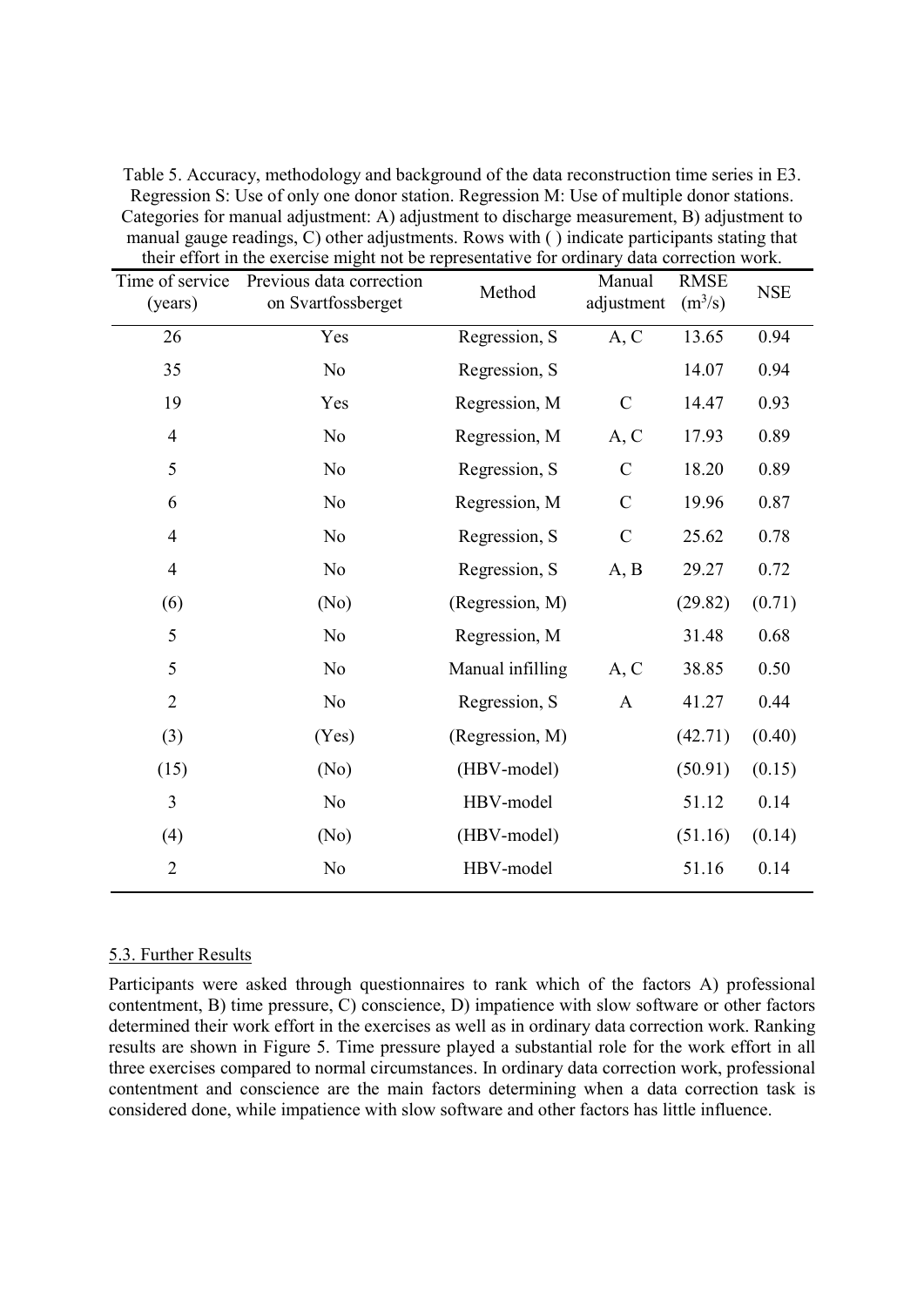

Figure 5. Importance of factors determining the work effort in the exercises as well as in ordinary data correction work.

# 6. Discussion

In the ice correction exercises E1 and E2, mean daily discharge from the on-off-ice discharge station varied 12% with a CV in average daily Q of 0.03, while results from the stable-ice discharge station in E2 varied 156% with a corresponding CV of 0.40 (Table 4). Results from Melcher and Walker (1990) and Petterson (2004) also produced larger variation in ice corrected data from stable-ice vs. on-off-ice discharge stations. In the former study, three field hydrologists performed ice correction on three time series in Iowa, USA, using six different subjective approaches. Two time series had intermittent ice periods during winter, while the last had one continuous frozen period from December 15<sup>th</sup> to March 2<sup>nd</sup>. Results from five of the six approaches showed higher variation between participants at the stable-ice time series compared to the series with intermittent ice periods (Melcher and Walker 1990). In Petterson (2004), 10 participants performed ice correction on three Norwegian discharge series through the winter period 1977 – 1978. Mean daily discharge from the on-off-ice discharge station Staupåga varied 47% from the overall average daily Q with a CV in average daily Q of 0.14, while results from the stable-ice discharge station Selfoss varied 59% with a corresponding CV of 0.17.

In Melcher and Walker (1990), depending on method and time series, results between participants compared to a reference baseline time series varied from 7% to 76%, and in 10 of 18 cases more than 30%. In another study from Hamilton et al. (2000) three field hydrologists performed ice correction on a time series from Yukon, Canada. Calculation of a mean absolute relative error index compared to reference data revealed individual differences from 1% to 10%, highest during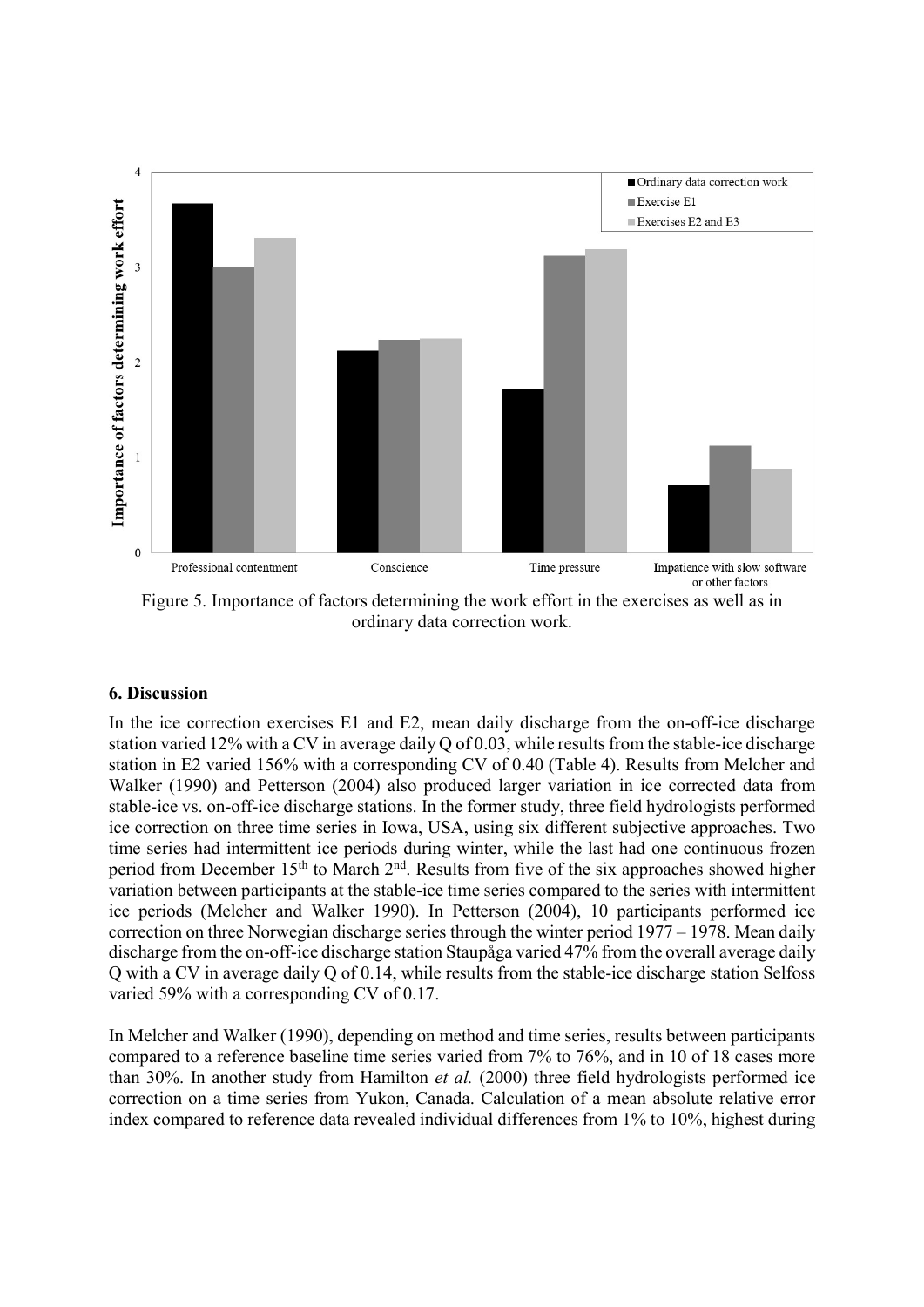fall and lower in the mid-winter and spring periods. The comparison of results from the present study together with Melcher and Walker (1990), Hamilton et al. (2000) and Petterson (2004) provides a unique insight into how much ice corrected data may vary as a function of individual interpretation and experience.

Exercise E3 revealed no pattern of regression analysis by use of one vs. multiple donor discharge stations outperforming each other (Table 5). The result differs from findings of Harvey et al. (2012) who tested numerous data reconstruction techniques on 26 discharge series in the UK. Measured in NSE values, results from regression analysis using multiple donor stations did as least as good or in several of the discharge series even better than analysis using one donor station only. Likewise, Kamwaga et al. (2018) achieved higher NSE values using multiple vs. one donor station for data reconstruction in Tanzania. However, due to the manual subjective adjustments carried out in the current study, comparisons to the above-mentioned studies has to be done with some reservation.

Data reconstruction from regression analysis, manual infilling and adjustments outperformed the use of HBV-model data in exercise E3 (Table 5). It should be stressed that HBV-model data has not been specifically calibrated for use in the current study but for general use in hydrological analysis and forecasting at NVE. A visual inspection of HBV-modelled vs. measured discharge at the test station Svartfossberget for the period 2004-2008 (test year for exercise E3 was 2006) reveal large variations in model performance, albeit a large overestimation of discharge during summer 2006. Thus, the results cannot contribute to a general discussion on whether or not data from hydrological models are suitable for data reconstruction purposes, however, the example of exercise E3 stresses the importance of carefully checking data properties (for example fit with measured data at beginning/end of gap, discharge measurements and manual gauge readings) when using for data reconstruction.

Participants with long time of service produced the most accurate results in the data reconstruction exercise, and persons with earlier data correction experience from Svartfossberget produced two of the three most accurate time series (Table 5). Another data reconstruction exercise carried out at NVE has confirmed the importance of experience when working with data correction, (Dahl unpublished). In the latter study, seven groups of field hydrologists reconstructed a discharge time series from January 1<sup>st</sup> to May 31<sup>st</sup> 2011 by use of regression analysis. Participants with experience from the particular discharge station and local hydrology produced the best results in terms of RMSE values compared to reference data. Subsequent to building their regression model, the group carried out manual adjustments on peak flood values by hydrological comparison, based on their unique local knowledge. However, as shown by Melcher and Walker (1990) and Hamilton et al. (2000), data corrected by experienced field hydrologists may still exhibit substantial individual variation. In the former study, all three participants were experienced in performing ice correction and two of three were familiar with the local hydrology and discharge stations used for the analysis. In Hamilton et al. (2000), the three field hydrologists performing ice correction had more than 50 years of cumulative experience. Yet, the role of experience when performing data correction underlines the importance of sharing knowledge between colleagues and the relevance in asking for a second opinion or perform a peer-review in difficult cases.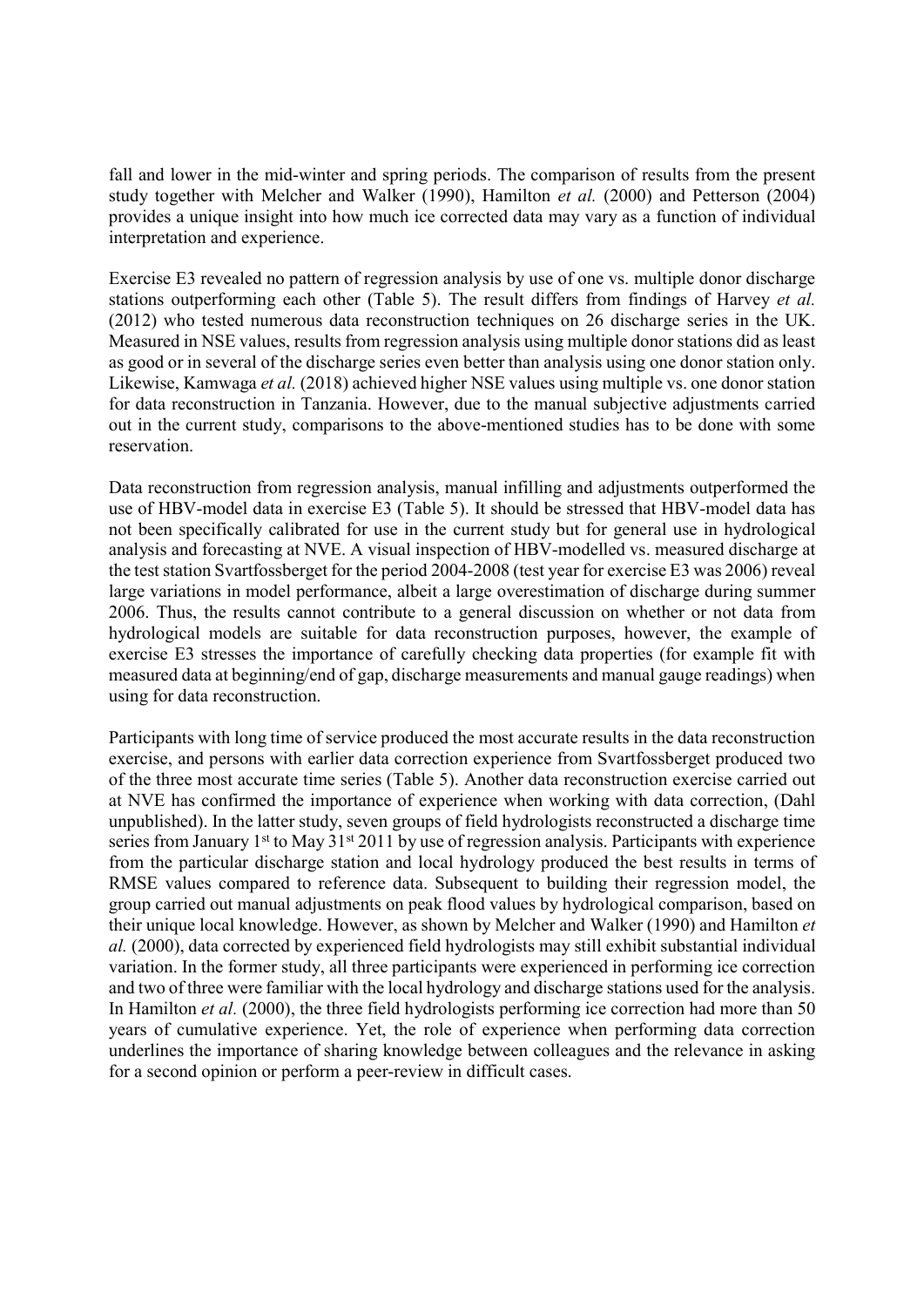Time pressure played a considerable role for the work effort in all three exercises of this study compared to ordinary data correction work at NVE where professional contentment and conscience are the main factors determining when a data correction task is considered done (Figure 5). Four participants also stated that their effort in exercise E3 might not be representative for ordinary data correction work (Table 5). Moreover, the authors recognise that having a large number of field hydrologists to perform corrections on data from a discharge station and in a local hydrological setting where only a few of the persons have previous experience does not completely reflect ordinary circumstances for data correction. However, the capability of evaluating the representativeness of the results has added strength to the analysis and should be included in future related studies.

# 7. Conclusion

Through three data correction tasks, the current study has aimed to analyze variations in corrected discharge data as well as in belonging routines for data correction among field hydrologists at NVE.

Large individual variations are seen in results from two ice correction- and one data reconstruction task. When comparing mean daily runoff  $(m<sup>3</sup>/s)$  in the ice correction tasks, results from the on-office discharge series (E1) varied 12%, while results from the stable-ice discharge series (E2) varied 156%. In data reconstruction, results varied from RMSE values of  $\leq 14$  m<sup>3</sup>/s and NSE values of 0.94 to RMSE values of  $\geq 50$  m<sup>3</sup>/s and NSE values of 0.14, when compared to actual discharge data.

Data output was highly affected by personal opinion and experience. In the ice correction exercises none of the time series were identical, not even from participants using identical support data for the task. In data reconstruction, field hydrologists with long time of service produced the most accurate results in terms of RMSE and NSE values, and participants with earlier data correction experience from the relevant discharge station produced two of the three most accurate time series.

Answers from questionnaires revealed that time pressure had a higher effect on the work effort in this study than in a normal work situation, where professional contentment defines when work is considered completed.

The study has provided an essential insight into variations in corrected discharge data and routines for data correction at NVE and underlines the importance of training employees as well as sharing and storing data correction knowledge.

# 8. Acknowledgements

The authors wish to thank Elise Trondsen and Morten Nordahl Due for providing comments to the manuscript as well as Julio Pereira for making graphical preparations.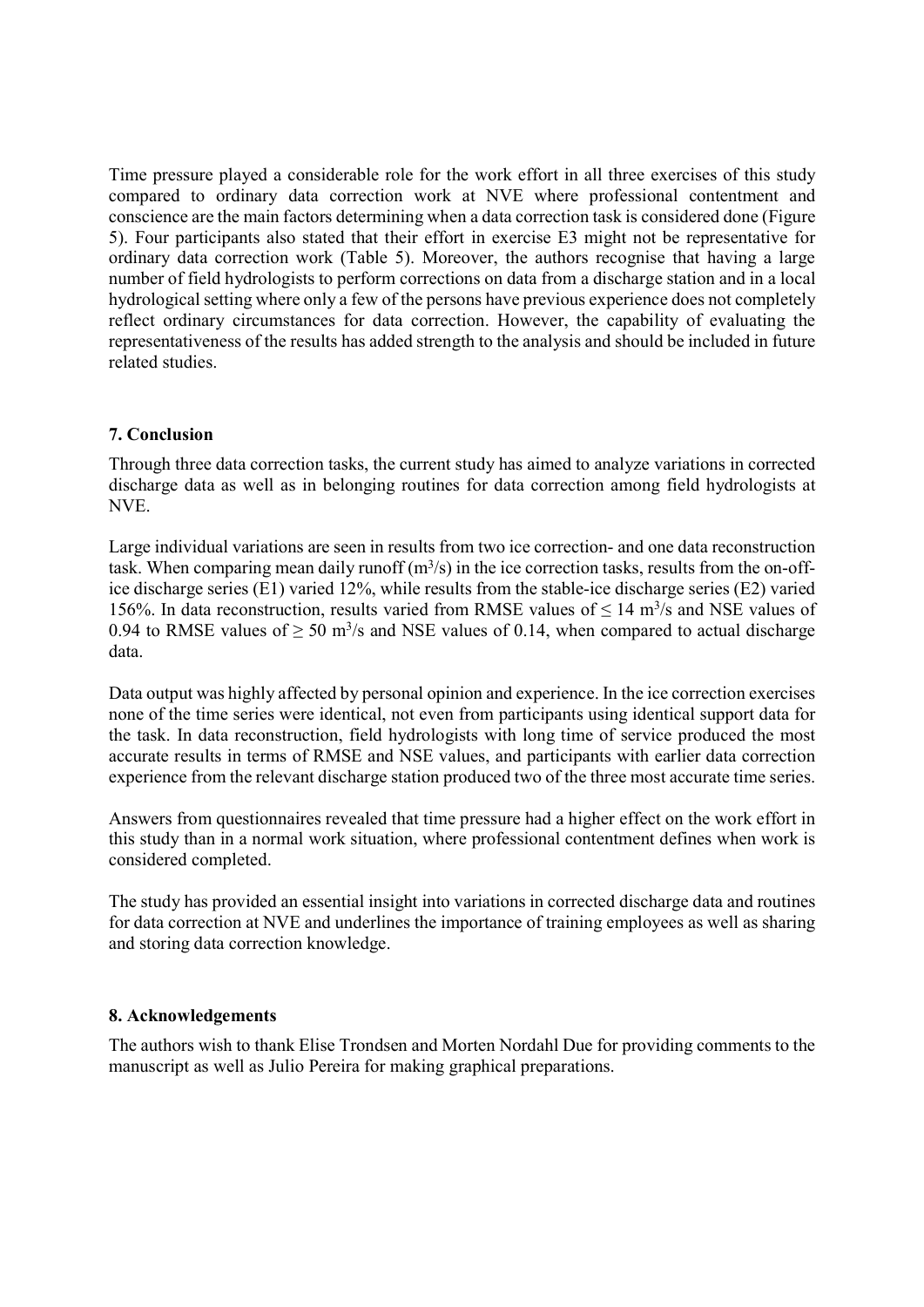### 9. References

Bergström, S. 1992. The HBV model – its structure and applications. Swedish Meteorological and Hydrological Institute, Reports Hydrology No. 4, Norrköping, Sweden. 35 pages.

Carey, K.L. 1967. Analytical approaches to computation of discharge of an ice-covered stream. United States Geological Survey, Professional Paper No. 575-C, Washington D.C., USA. 8 pages.

Chokmani, K., Ouarda, T.B.M.J., Hamilton. S., Ghedira, M.H., Gingras, H. 2008. Comparison of ice-affected streamflow estimates computed using artificial neural networks and multiple regression techniques. Journal of Hydrology, 349, 383-396.

Fontaine, R.A. 1983. Uncertainties in records of annual mean discharge in Maine. United States Geological Survey, Water-Resources Investigations No. 83-4025, Augusta, Maine, USA. 108 pages.

Førland, E.J. 1993. Precipitation normals, normal period 1961-1990. Norwegian Meteorological Institute, Report No. 39/93 Klima, Oslo, Norway. 60 pages (in Norwegian).

Gottschalk, L., Jensen, J.L., Lundquist, D., Solantie, R., Tollan, A. 1979. Hydrologic regions in the Nordic Countries. Nordic Hydrology, 10, 273-286.

Hamilton, A.S., Hutchinson, D.G., Moore, R.D. 2000. Estimating winter streamflow using conceptual streamflow model. Journal of Cold Regions Engineering, 14, 158-175.

Harvey, C.L., Dixon, H., Hannaford, J. 2012. An appraisal of the performance of data-infilling methods for application to daily mean river flow records in the UK. Hydrology Research, 43, 618- 636.

Hicks, F., Healy, D. 2003. Determining winter discharge by hydraulic modeling. Canadian Journal of Civil Engineering, 30, 101-112.

Hirsch, R.M. 1979. An evaluation of some record reconstruction techniques. Water Resources Research, 15, 1781-1790.

Holtschlag, D.J. 1996. A dynamical systems approach for computing ice-affected streamflow. United States Geological Survey, Water-Supply Paper No. 2473, Washington D.C., USA. 14 pages.

Holtschlag, D.J., Grewal, M.S. 1998. Estimating ice-affected streamflow by extended kalman filtering. Journal of Hydrologic Engineering, 3, 174-181.

Hughes, D.A., Smakhtin, V. 1996. Daily flow time series patching or extension: a spatial interpolation approach based on flow duration curves. Hydrological Sciences Journal, 41, 851- 871.

Huttunen, M., Vehviläinen, B. 1997. Neural networks in the ice-correction of discharge observations. Nordic Hydrology, 28, 283-296.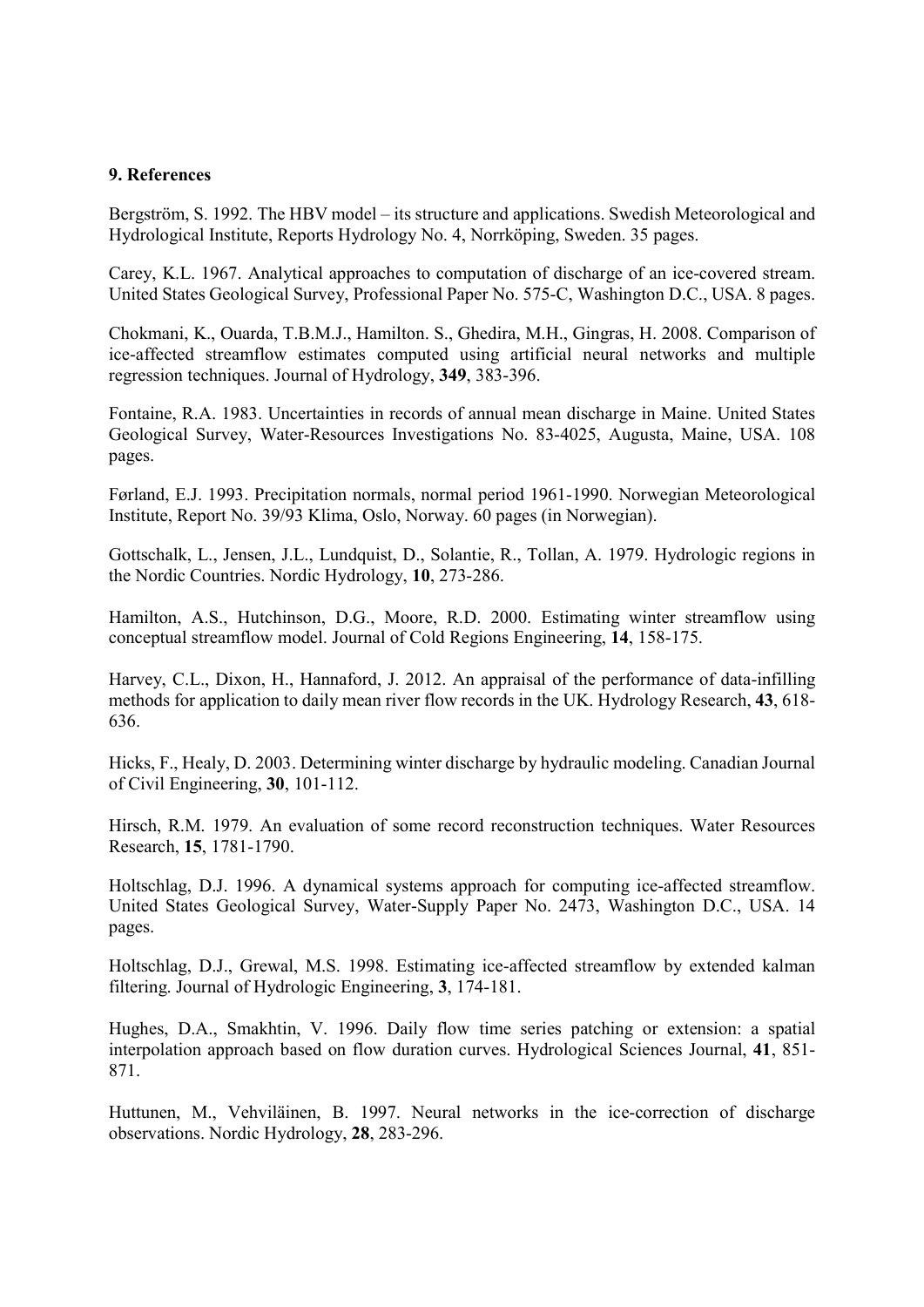Ilunga, M., Stephenson, D. 2005. Infilling streamflow data using feed-forward back-propagation (BP) artificial neural networks: Application of standard BP and pseudo Mac Laurin power BP techniques. Water SA, 31, 171-176.

Lindström, G., Johansson, B., Persson, M., Gardelin, M., Bergström, S. 1997. Development and test of the distributed HBV-96 hydrological model. Journal of Hydrology, 201, 272-288.

Kamwaga, S., Mulungu, D.M.M., Valimba, P. 2018. Assessment of empirical and regression models for infilling missing streamflow data in Little Ruaha catchment Tanzania. Physics and Chemistry of the Earth, 106, 17-28.

Kottek, M., Grieser, J., Beck, C., Rudolf, B., Rubel, F. 2006. World Map of the Köppen-Geiger climate classification updated. Meteorologische Zeitschrift, 15, 259-263.

Melcher, N.B., Walker, J.F. 1990. Evaluation of selected methods for determining streamflow during periods of ice effect. United States Geological Survey, Open-File Report No. 90-554, Madison, Wisconsin, USA. 51 pages.

Nash, J.E., Sutcliffe, J.V. 1970. River flow forecasting through conceptual models, Part  $1 - a$ discussion of principles. Journal of Hydrology, 10, 282-290.

Pelletier, P.M. 1990. A review of techniques used by Canada and other Northern Countries for measurement and computation of streamflow under ice conditions. Nordic Hydrology, 21, 317- 340.

Petterson, L.-E. 2004. Ice adjustment. Norwegian Water Resources and Energy Directorate, Internal Report, Oslo, Norway. 5 pages (in Norwegian).

Rantz, S.E. and others. 1982. Measurement and computation of streamflow: Volume 2. Computation of discharge. United States Geological Survey, Water-Supply Paper No. 2175, Washington D.C., USA. 373 pages.

Rees, G. 2008. Hydrological data. In: Gustard, A., Demuth, S. (editors). Manual on Low-flow Estimation and Prediction. World Meteorological Organization, Operational Hydrology Report No. 50, Geneva, Switzerland. 14 pages.

Ruan, G., Langsholt, E. 2017. Recalibration of HBV-models for flood warning using in-data from seNorge, Version 2.0. Norwegian Water Resources and Energy Directorate, Report No. 71-2017, Oslo, Norway. 37 pages (in Norwegian).

Rosenberg, H.B., Pentland, R.L. 1966. Accuracy of winter streamflow records. Proceedings of the 23rd Annual Eastern Snow Conference, Hartford, Connecticut, USA, February 10-11, 1966, 51- 72.